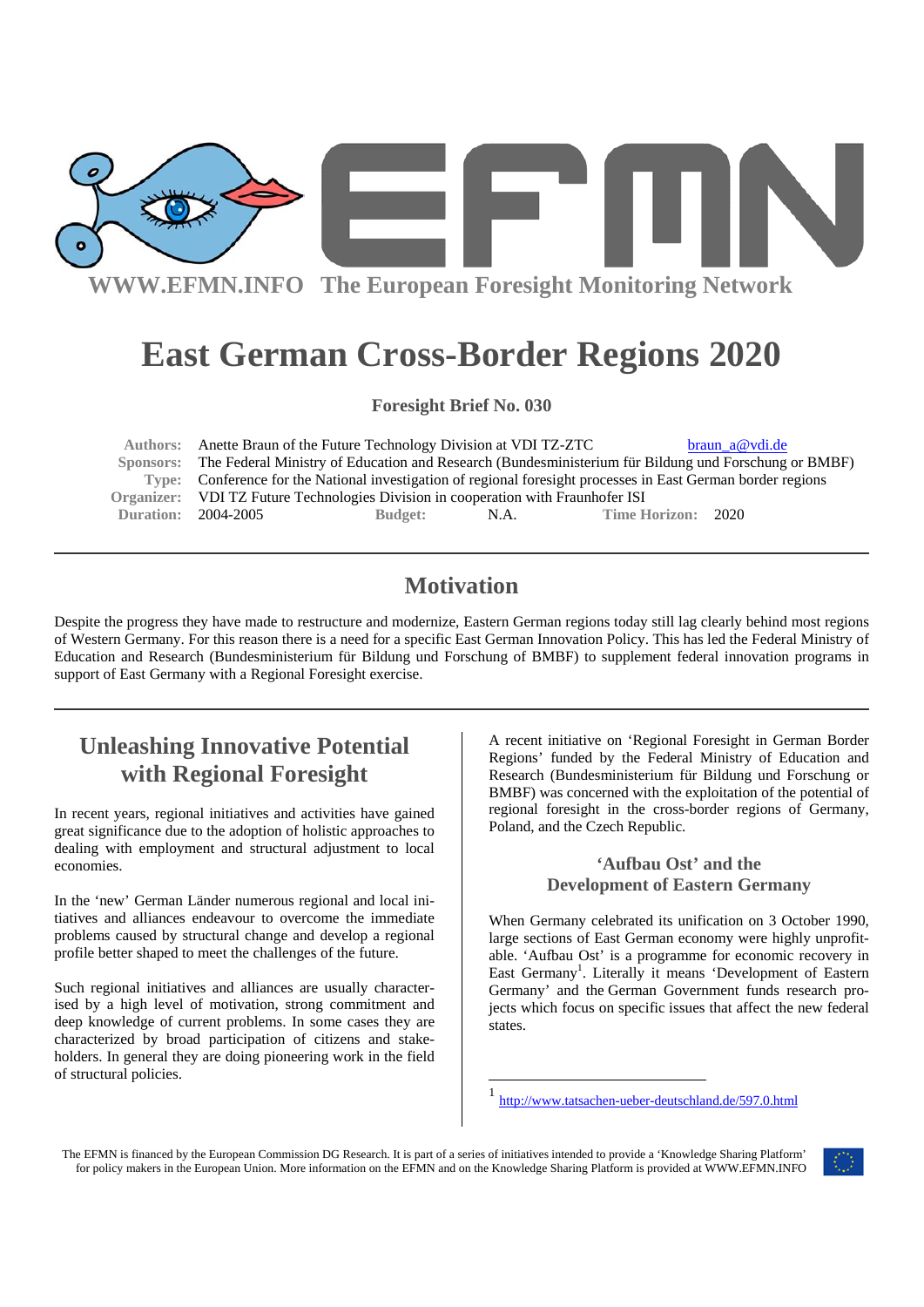In particular the Federal Office for Building and Regional Planning (BBR) coordinates and supervises projects, which thematically focus on Regional Development, Location Development, Housing and Building<sup>2</sup>.

Since 1999 the Federal Ministry of Education and Research or BMBF has been supporting regional alliances in the new German Länder<sup>3</sup>. The focus is on the development of 'Entrepreneurial Regions' through regional competencies, activities with a high innovation potential and a high technological content.

As a result in the eastern states of Germany a modern economic structure is emerging that is geared towards the future.

The intention of this BMBF initiative was to introduce the concept of 'Regional Foresight' into the vision for 'Aufbau Ost' and lay the foundation for regional innovation strategies with the broad objective of foster growth and employment through trans-regional cooperation.

#### **Cross-border Innovation Strategies**

Under the title 'Border Regions – Regional Foresight and Innovation Development in Eastern Germany' a conference was organised by the BMBF in 2004-2005 focusing on how regional forward-looking initiatives in three Eastern German cross-border regions could make a valuable contribution towards innovation and act as a springboard for joint strategic action.

#### The geographical focus was on **Upper Lusatia**, **Havelland-Fläming** and **South Thuringia.**

The main question was whether 'Regional Foresight' a relatively new tool for the management of innovation at regional level, could contribute to the development of the regional innovation system.

In the context of this initiative the term 'Border Region' was taken literally and referred to regions at the eastern border of Germany. However it also had a more figurative meaning in that it also referred to regions in which an economic divide act as a specific barrier to development. On this basis the following border regions were analysed:

- **Upper Lusatia (Oberlausitz):** Situated in the border region close to the new EU member states Poland and the Czech Republic, it represents a border region with a relatively low level of economic development, yet a high level of planning activity some of which is trans-national in nature.
- **The Havelland-Fläming:** This region is close to the major conurbation of Berlin and is characterized by its proximity to a highly developed metropolitan area.
- South Thuringia: This region borders the 'old' federal states of Hesse and Bavaria. It thereby represents a border

situation with great proximity to Western German regions.

The survey conducted on regional foresight processes in the border regions of East Germany, pointed out commonalities and differences in the effectiveness of innovation and crossborder strategies, especially when these were carried out as a complement to conventional problem solving strategies at regional level.

#### **Broad Participation Needed**

It became clear that in the three analysed regions the aims of most of the foresight initiatives dealing with innovation strategies could not have been effective without the commitment of a broad range of actors from industry as well as citizens.

Although the individual situation of these border areas differs substantially from one region to another, all hitherto conducted foresight initiatives resulted in the revitalisation of common potentials on both sides of the border.

In **Havelland-Fläming** it was emphasised that regional foresight initiatives made a constructive contribution to achieving the aims of the innovation strategy. It was also made clear that regional foresight initiatives could be of significant importance for shaping a shared vision of the future for the border region. The:

- Exchange of experience,
- Implementation of common projects and
- Mobilisation of civil society,

Enables the:

- Reasonable and economical administration of financial resources,
- Avoids duplication work and
- Evokes a sustainable political will.

In **South Thuringia** the use of regional foresight in planning activities was considered to have a very progressive influence on the development of innovation strategies. This was especially true for the implementation of so-called 'Lead Projects' which enjoy great visibility at regional level. Regional foresight was considered a good tool for developing cross-border cooperation. It was observed that region both lose and gain from a geographical situation of sharing a border with one or more of the 'old' federal states. A common, cross-border orientation is of central importance in optimising this situation so as to enhance advantages and mitigating the disadvantages that arise from the cross border economic divide.

Regional foresight planning in **Upper Lusatia** and **Lower Silesia** was especially welcomed by actor and other stakeholders. These regions had positive experiences in crossborder cooperation using foresight for the development of common strategies. Their impression of the effectiveness of applying regional foresight in planning innovation strategies was very positive.

 <sup>2</sup> http://www.bbr.bund.de/english/aufbau-ost/

<sup>3</sup> http://www.unternehmen-region.de/en/index.php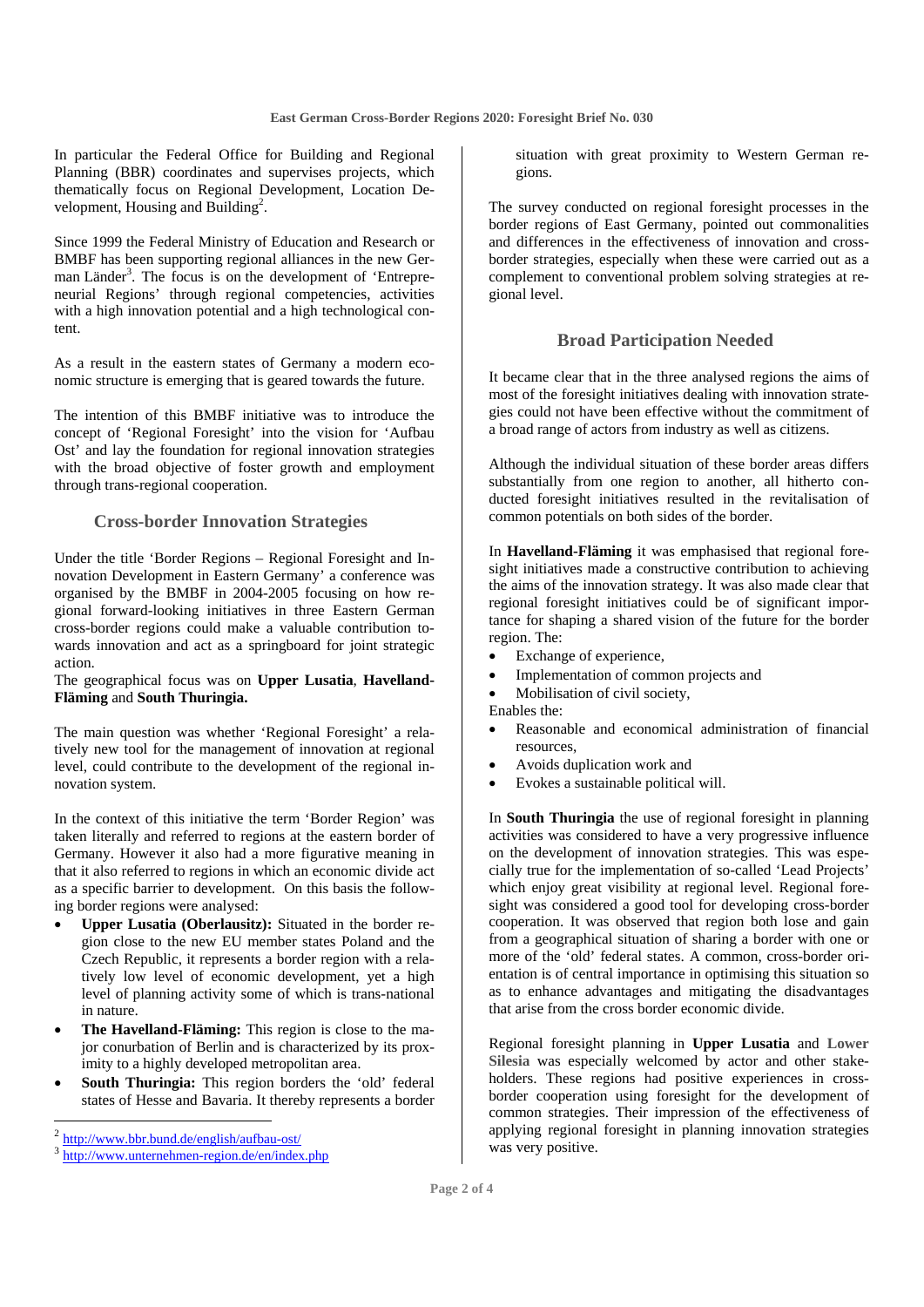There were however some points of criticism concerning the use of foresight and its appropriateness.

Some actors expressed frustration that broad-based participation of citizens and actors alone 'did not necessarily create jobs in the region'.

# **Importance of Foresight in the Field of Policy-making**

These surveys and discussions lead to the conclusion that Regional Foresight is:

- A medium for dialogue involving citizens and private industry,
- A tool for regional planning,
- Sensitive to the effects of mega-trends on regional development,
- Supportive of active, society-oriented commitment of the region for the region,
- An appropriate way to increase the effectiveness of planning for regional innovation activity.

In spite of the increasing importance of foresight in the field of policy-making, foresight activities analyzed in this initiative have not yet reached the same degree of integration or complementarity and interrelation as other instruments for the development of regional innovation systems. This is due to the fact that in some regions foresight activities are hardly visible and networking of key actors barely occurs if it happens at all.

In the regions we have analyzed there is a clear need for a supporting framework for these activities, one that applies on the European level as well as on the level of the region. More precisely there is a need for mobility and funding instruments and programmes within a network of actors involved in foresight. Thus, the actors in society and industry will be able to proactively face up to and react to the accelerated technological change and to the challenge of globalisation.

Recapitulating the following needs have been identified. There is a need for:

- An efficient and effective interregional and if possibly EU-wide network of foresight activities,
- The development of a coherent supporting framework that guarantees the systematic use and optimal implementation of foresight processes,
- The identification and mobilization of all relevant actors at all levels of governance levels.

#### **Better Linkage and Consolidation of Foresight Engagement Required**

During the conference that was part of the BMBF initiative on regional foresight in East Germany's border regions, a wide

Some felt that the visionary nature of a foresight initiative 'was not always compatible with the actual mood in the Upper Lusatia region'.

range of foresight activities were identified that stimulate and project the systematic anticipation of socio-economic and technological developments. A great variety of different actors were identified that participate in and contribute towards the activation of endogenous development potentials through processes such as identity building. With participatory approaches such as regional foresight it is possible to achieve not only the systematic integration of existing pubic and private initiatives, but also the bottom-up development of regional strategies concerning the future.

Nevertheless it was felt that public decision makers, small and medium sized enterprise in the region as well as actors from research and science could be better linked. It was felt that science-industry links are of particular importance. By reexamining the role of each of the both public and private sector players, by establishing synergies between activities and by taking advantage of complementarities among initiatives at European, national and regional level, a reinforced partnership among all those involved should be achieved.

#### **Regional Strategic Intelligence Empowered by Cross-border Mutual Learning**

The project focused on the stimulation and optimization of innovation activities in 'border regions'.

The central characteristic of border regions is the convergence of economic, social and cultural contexts in a single region. This creates the potential for conflict and obscures opportunities for innovation.

Particularly for East German regions bordering on Eastern Europe, EU enlargement offers vast possibilities. However these are often difficult to appraise. Regional actors must be mobilized to include these opportunities in their strategic planning.

A large number of East German foresight projects give rise to the assumption that regional foresight in a cross-border context is an effective instrument for transnational, cross border and interregional democratic processes of civic participation in thinking, debating and shaping the local future.

Regions in 'border-like situations', which are not necessarily located at geographical borders, but have historical, interregional links, through migration or commuting flows, could learn from these examples. Just as in the case of technological innovation, the new opportunities lie at the interfaces of disci